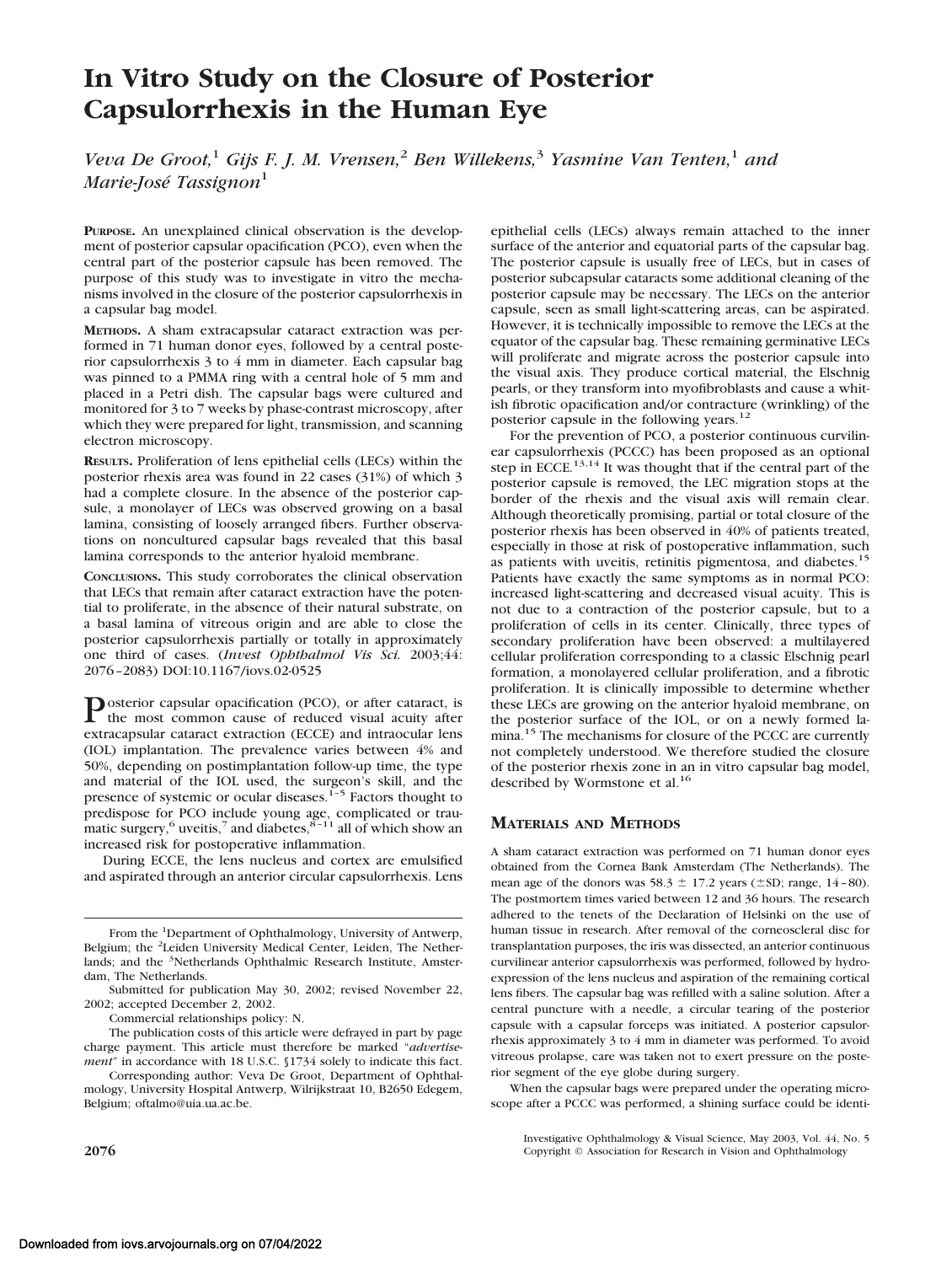

**FIGURE 1.** Schematic drawings of the in vitro capsular bag models used in this study. Capsular bags are pinned to a PMMA ring placed in a Petri dish in such a way that the posterior capsule does not touch the bottom of the dish. Fixation is performed in two ways: (**A**) pinning of the bag with six needles at the periphery of the capsular bag, through the anterior (AC) and the posterior (PC) capsules, and (**B**) pinning of the ciliary body (CC) attached to the capsular bag by the zonules (Z), on the PMMA ring. H, posterior rhexis area or hole; pccc, posterior continuous circular capsulorrhexis; accc, anterior continuous circular capsulorrhexis.

fied in the posterior rhexis opening in almost all cases. This may be the surface of the hyaloid, which anatomically corresponds to the anterior hyaloid membrane. Because this membrane may have an influence on LEC growth, we carefully grasped and dissected it in the last nine eyes, for further examination. If no interface was visible, we still performed several cuttings in the PCCC opening with surgical scissors, to be sure that even an invisible surface would be disrupted. The bags of these nine eyes were also cultured as described later, to evaluate whether LEC migration would be different compared to the other 62 bags.

#### *IOVS,* May 2003, Vol. 44, No. 5 **In Vitro Closure of Posterior Capsulorrhexis 2077**

The capsular bags were prepared in two ways, with or without corpus ciliare (Fig. 1). The bags were isolated, either by cutting the uvea just behind the ciliary body or by cutting the zonules. The vitreous adhering to the periphery of the capsule, at the level of the ligament of Wieger, was removed. The corpus ciliare or the bag itself was pinned to a sterile polymethyl methacrylate (PMMA) ring by means of four to six needles (Fig. 1). This PMMA ring was then placed in a sterile PMMA Petri dish in such a way that the central 5 mm of the posterior capsule had no contact with the bottom of the Petri dish (Fig. 1) and that the border of the PCCC was free floating in the culture medium.

The capsules were cultured in Eagle's minimal essential medium (EMEM) supplemented with 2% fetal calf serum (FCS) and incubated at  $37^{\circ}$ C in a 5% CO<sub>2</sub> atmosphere. The culture medium was renewed every 7 days. The growth of the LECs was regularly monitored during the culture period by phase-contrast microscopy.

After 3 to 7 weeks the bags were fixed in 1% paraformaldehyde and 1.25% glutaraldehyde in 0.08 M sodium cacodylate buffer at pH 7.4. The tissue was rinsed in the buffer and dehydrated in a graded series of ethanols. For light microscopy (LM) the tissue was embedded in mounting medium (Technovit 7100; Kulzer, Wehrheim, Germany), cut at  $3 \mu m$  thickness and stained with toluidine blue. For transmission electron microscopy (TEM) the tissue was postfixed in  $OsO<sub>4</sub>$ , dehydrated, and embedded in epoxy resin. Ultrathin sections (60–90 nm) were stained with uranyl acetate and lead citrate and inspected by transmission electron microscope (model CM 12; Philips Industries, Eindhoven, The Netherlands). For scanning electron microscopy (SEM) the tissue was immersed in hexamethyldisilazane (Sigma, Poole, UK), dried, and coated with 7 nm platinum. The specimens were evaluated by scanning electron microscope (model XL20; Philips Industries, Eindhoven, The Netherlands). Capsular bags showing signs of infection within the first  $7$  days were not included in the study  $(n = 7)$ .

To examine the anterior hyaloid specifically, three intact human donor eyes were prepared for SEM, LM, and TEM, after cataract surgery including PCCC. We looked specifically at the anterior hyaloid mem-



**FIGURE 2.** SEM micrographs of the surface within the PCCC opening in a noncultured donor eye showing a network of fibers within the PCCC opening. *Top left*: detail of the central part of the hyaloid membrane (HM) viewed at a slightly different angle. *Top right*: medium-power micrograph of the hyaloid membrane in the boxed zone 1; *bottom right*: a high magnification of boxed zone 2, showing the fibrillar network. AC, anterior capsule; accc, anterior continuous circular capsulorrhexis; PC, posterior capsule; pccc, posterior continuous circular capsulorrhexis; HM, hyaloid membrane.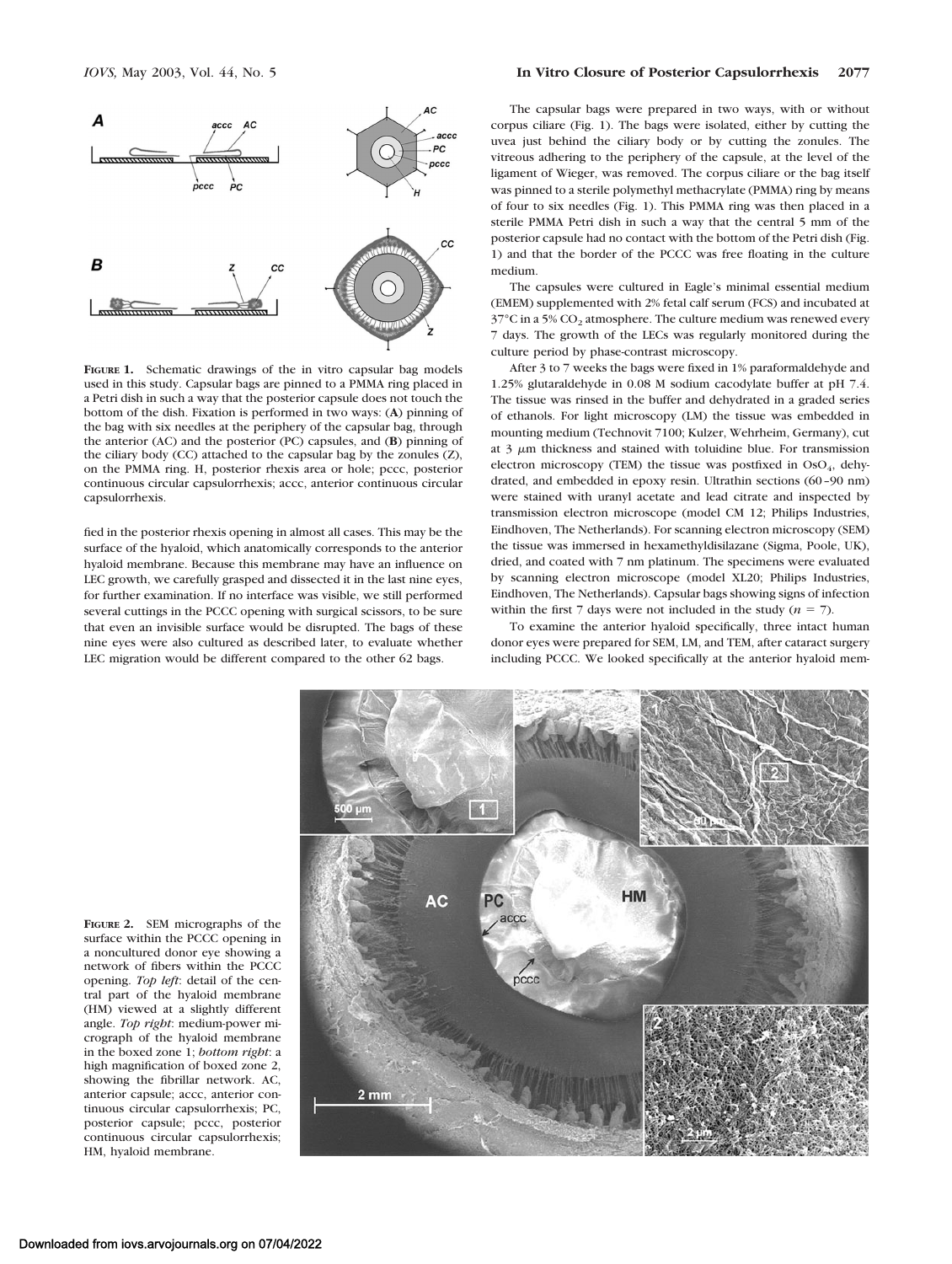

**FIGURE 3.** SEM micrographs of two capsular bags immediately fixed after being mounted in the Petri dish. (**A**) Bag in which only the peripheral vitreous adhesions were dissected. The anterior hyaloid membrane was still partially present within the PCCC opening. *Top left*: detail of boxed zone 1 with the pccc border and the anterior hyaloid membrane; *bottom right*: high magnification of the anterior hyaloid membrane in boxed zone 2, again showing the fibrillar meshwork. (**B**) Bag in which the central part of the anterior hyaloid membrane (HM) within the PCCC opening was removed or disrupted. No structure was visible in the rhexis opening. The dark material in the hole represents the mounting glue. AC, anterior capsule; accc, anterior continuous circular capsulorrhexis; PC, posterior capsule; pccc, posterior continuous circular capsulorrhexis.

brane facing the PCCC. Two additional capsular bags mounted in the Petri dish were fixed for SEM without culturing: in bag A only the peripheral vitreous adhesions were dissected, as in the first 62 bags; in bag B also the central anterior hyaloid membrane within the PCCC opening was cut, as in the last nine bags.

## **RESULTS**

## **Microscopic Observations**

During the operating procedure, a shiny surface was visible within the PCCC opening in almost all eyes. As shown in the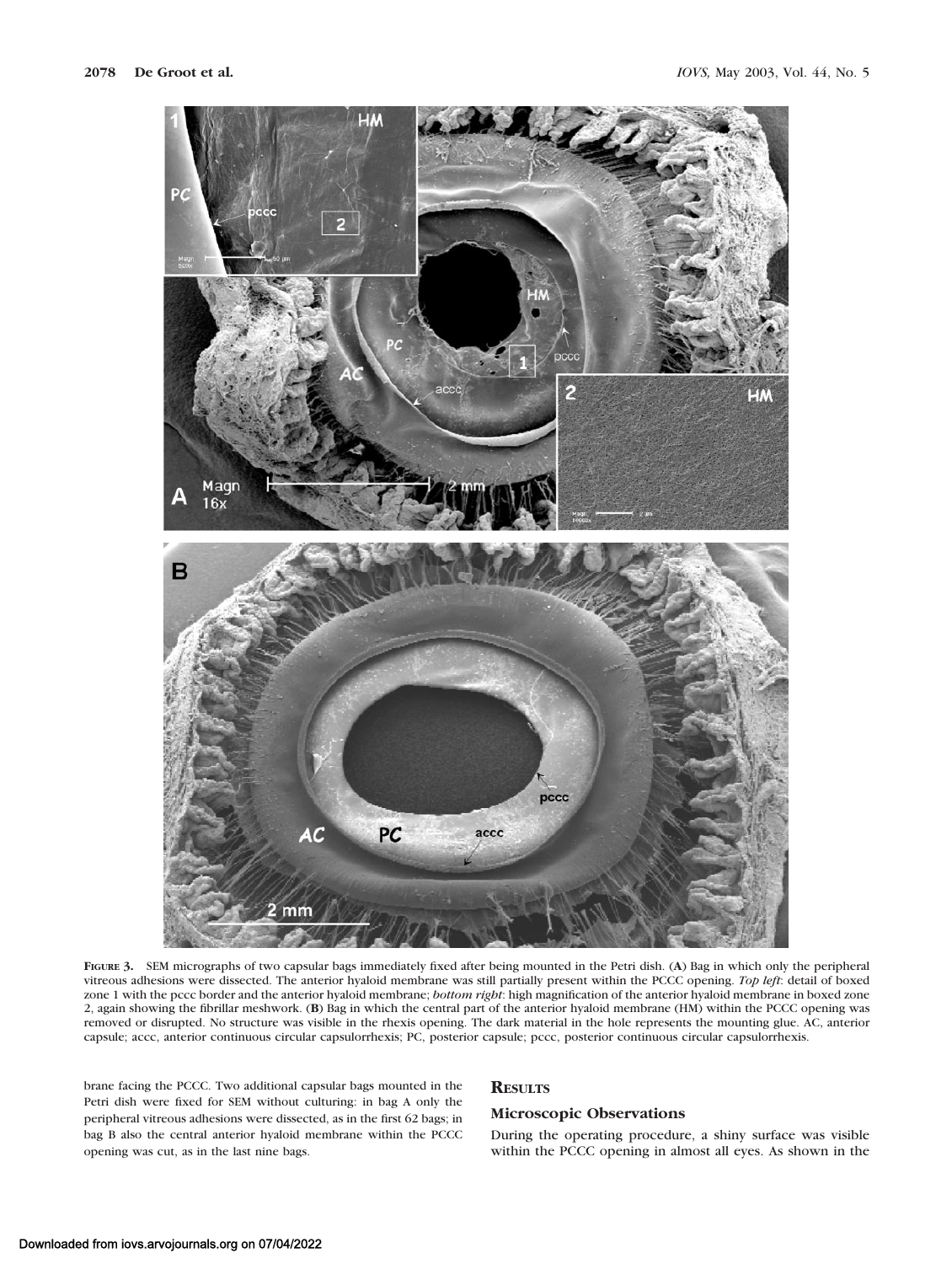

**FIGURE** 4. Phase-contrast micrographs of an individual capsular bag  $(A)$  at the start  $(t = 0)$ ,  $(B)$  at 2 weeks, and  $(C)$  at 4 weeks of culture. Note the LECs on the anterior capsule and the absence of cells on the posterior capsule and in the PCCC at the start; and the progression in closure of the hole (H) up to 4 weeks. Phase-contrast micrographs of two other capsular bags after 4 weeks of culture, showing (**D**) partial and (**E**) full closure. *Arrows*: radial folds in the posterior capsule. accc, anterior continuous circular capsulorrhexis; pccc, posterior continuous circular capsulorrhexis; PC, posterior capsule; AC, anterior capsule.

SEM overview micrographs of the wholemounted donor eyes (Fig. 2), no cells are visible on this surface. After the capsular bag was dissected, all peripheral vitreous adhesions cut, and the bags fixated in the Petri dish, this surface within the PCCC opening was often no longer visible with the operating microscope. It is more difficult and sometimes impossible to see it, because of the absence of the red reflex of the eye fundus. In some cases, the membrane was partially disrupted during the removal of vitreous adhesions, as demonstrated by SEM of a bag immediately fixed in the Petri dish (Fig. 3A). In the bags where the surface was visible, no cells were seen on this surface. In other cases, no membrane was visible (Fig. 3B).

The phase-contrast micrographs of Figure 4, taken from the same bag at the start  $(t = 0)$ ; Fig. 4A), and after 2 (Fig. 4B) and 4 (Fig. 4C) weeks in culture, reveal that the posterior capsule and the rhexis area were free of cells at  $t = 0$ , that the closure of the posterior rhexis started at the posterior rhexis margin, and that the LECs grew centripetally toward the center of the rhexis hole. After 3 to 7 weeks in culture, the posterior rhexis of the bags may exhibit no closure (Fig. 5A), partial closure (Fig. 4D), complete closure (Figs. 4E, 5B), or complete closure with a small hole in the center (Fig. 6).

SEM (Fig. 5B) and TEM (Fig. 7B) micrographs show that the LECs in the hole area formed a layer of cells continuous with those on the posterior capsule. In all bags studied, the anterior and posterior capsule were observed to be sticking closely together and that the anterior faces of both the anterior and posterior capsules were overgrown by LECs (data not shown). At higher magnification, these cells formed a closed monolayer of polygonal cells. On TEM, we also observed that in some bags, the posterior rhexis margin, or part of it, folded forward (inward) to the anterior face of the posterior capsule (Fig. 7A). The LECs were captured in this fold and did not grow beyond the rhexis margin. Furthermore, high-power micrographs show that the ultrastructure of the LECs growing on the capsule and in the posterior rhexis was rather similar. In the rhexis area, the LECs grew on a lamina of loosely arranged fibers (Fig. 7C). The LECs growing on the posterior capsule and on the lamina both were interdigitating and exhibited endo- and exocytotic vesicles with electron-dense material adherent to it (Fig. 7D). The fine structure of the lamina in the rhexis hole is also illustrated with SEM in Figure 8. It shows that the LECs grew with pseudopodia-like extensions on a meshwork of fibers (Fig. 8A) which can have a tight (Fig. 8B) or a loose (Fig. 8C) aspect.

The origin of the lamina in the posterior rhexis was not evident and could either represent the anterior hyaloid membrane or could be formed de novo by the growing LECs. The SEM observations of the nine carefully dissected anterior hyaloid membranes show a meshwork of tightly or loosely arranged fibers similar to that between LECs growing in the posterior rhexis of the cultured bags. This strongly suggests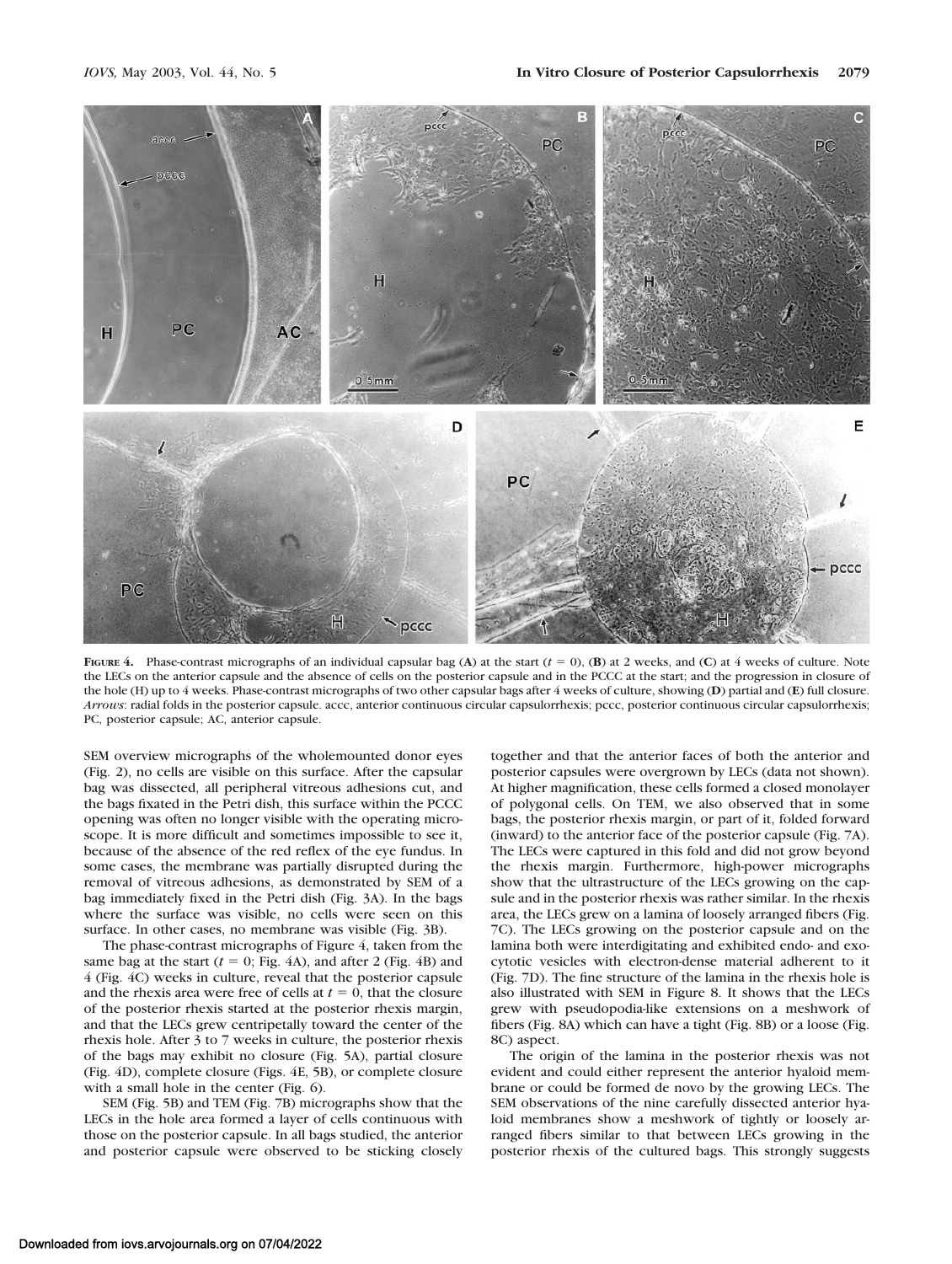



open. No structure was visible in this hole. The pins were removed before fixation. (**B**) The posterior rhexis was completely closed, showing a wrinkled aspect of the newly formed tissue. accc, anterior continuous circular capsulorrhexis; pccc, posterior continuous circular capsulorrhexis; CC, ciliary body; AC, anterior face of anterior capsule; PC, posterior capsule.

that the lamina on which the LECs were growing within the rhexis is the anterior hyaloid membrane.

This is further shown by SEM observations of immediately fixed, in situ capsular bags with PCCC, as illustrated in Fig. 2. The structure in the hole area, which certainly is the anterior hyaloid membrane, shows a meshwork of fibers with identical ultrastructural organization and size, as in the lamina within posterior rhexis of the cultured bags (Fig. 8).

SEM of two immediately fixed capsular bags after they were mounted in the Petri dish, showed, in the bag with removal of the peripheral vitreous adhesions, the same structure in the hole area (Fig. 3A). The bag with additional removal of the anterior hyaloid membrane in the PCCC opening, showed no structure in the PCCC opening (Fig. 3B).

#### **Quantitative Results**

Closure of the rhexis opening, partial or total, was seen only in the first group of 62 bags without careful surgical removal of the anterior hyaloid within the PCCC opening. In the nine bags with careful removal of the anterior hyaloid membrane, none of the bags showed signs of closure, indicating that the presence of the anterior hyaloid membrane seems to favor the growth of LECs in the posterior rhexis. The number and percentage of bags with a partially or fully closed posterior rhexis are summarized in Table 1.

If we consider the 62 bags without careful surgical removal of the anterior hyaloid membrane within the PCCC opening and compare the partial or total closure rate between the bags cultured with ciliary body and the bags without ciliary body, no significant difference was obtained. The mean age of the 21 bags showing partial or full closure was  $50.7 \pm 16.6$  years and that of the 50 bags showing no closure at all was  $61.5 \pm 16.6$ years. In the first group, 48% of the donors were younger than 50 years; in the second group, only 17% were younger than 50 years. This difference is significant  $(P = 0.021,$  nonpaired *t*-test) and indicates that younger age may be a factor in closure of the posterior rhexis.

#### **DISCUSSION**

In a previous clinical study<sup>15</sup> we observed that in vivo closure of the posterior rhexis was caused by proliferation of newly formed tissue within the rhexis area. Closure rate was higher in patients at risk of inflammation—for example, due to diabetes, uveitis, or their youth. However, it was impossible to determine the matrix on which the LECs were growing. The most likely hypothesis is that these cells use the anterior surface of



**FIGURE 6.** Phase-contrast (**A**) and SEM (**B**) micrographs of a posterior rhexis area (H) completely closed by LECs after 4 weeks of culture. Only a very small semicircular area remained open (**A**, ✱). No structure was visible in this hole. The opening (**B**, *arrow*) is probably due to a hole in the anterior hyaloid membrane after puncture of the posterior capsule. pccc, posterior continuous circular capsulorrhexis; accc, anterior continuous circular capsulorrhexis; a, the *dark* area at the pccc in the lower part is an artifact due to rupture of the tissues during the manipulation.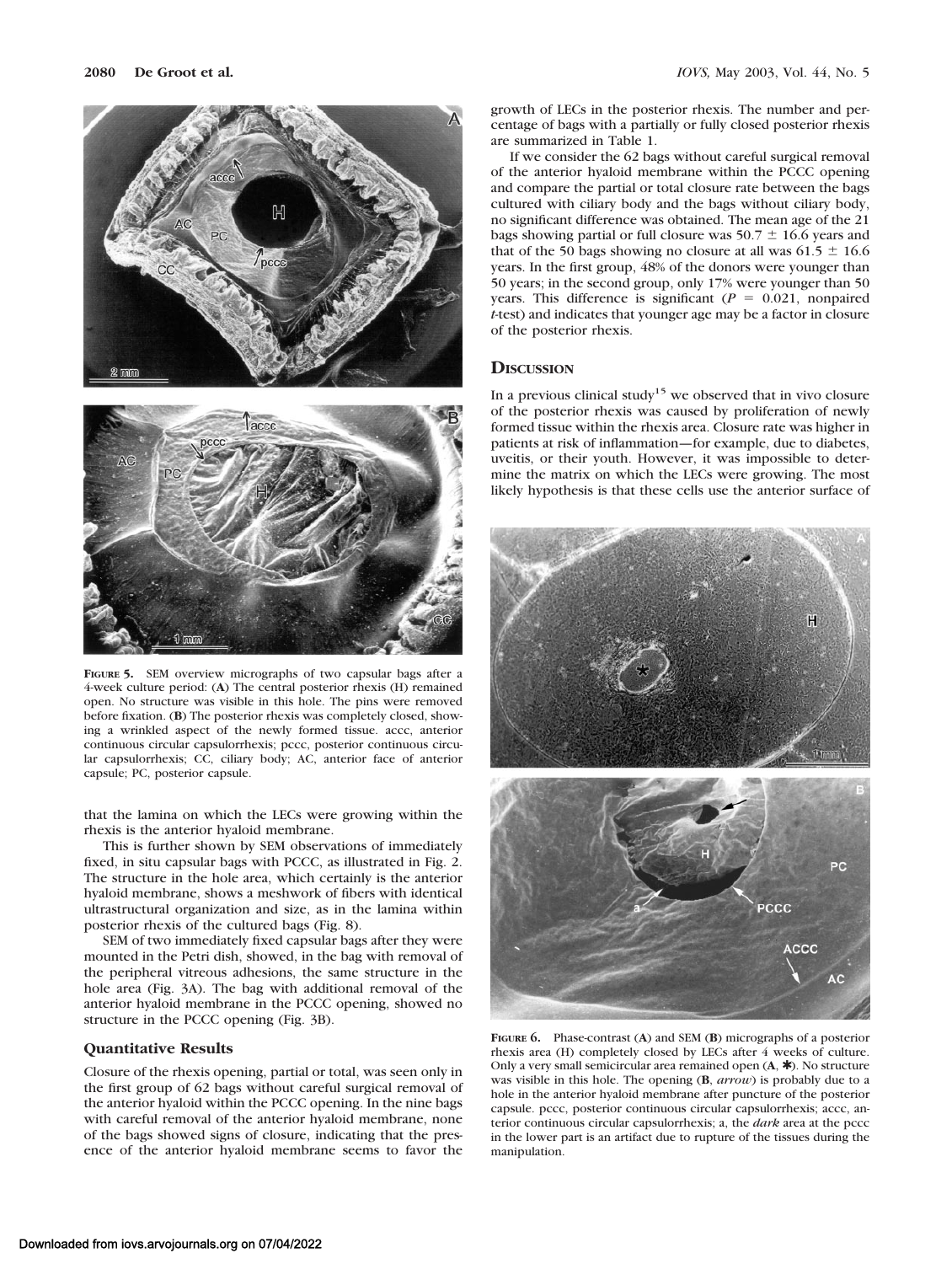

**FIGURE 7.** (**A**) LM micrograph of a posterior capsulorrhexis margin (pccc) folding back to its own inner surface. LECs are unable to grow beyond the rhexis margin. (**B**) LM micrograph of the capsulorrhexis margin of a capsular bag with a surface folded slightly backward. The LECs formed a layer beyond the rhexis margin in the hole. The faintly stained material (*arrows*) underneath the posterior capsule, which extends beyond it, seemed to support the growing LECs. (**C**) Medium-power EM micrograph of LECs growing within the central rhexis area. The latter are growing on loosely arranged fibrous material (FM, *arrows*) at the posterior face of the capsule. Note the well-preserved ultrastructure of the cytoplasm indicating that these cells are vital. Further note the interdigitating neighboring LECs. (**D**) High-magnification TEM micrograph showing LECs growing on the loosely arranged basal lamina. Note the endo- or exocytotic vesicles along the cell borders facing the basal lamina (*arrowheads*). af, anterior face; CF, collagen fibers; PC, posterior capsule.

the vitreous or a newly formed lamina they create themselves as a surface on which to grow. The posterior surface of the IOL was also considered, although with low probability. Another question is why closure occurred in a restricted number (40%) of patients.15

Our results indicate that LECs in vitro have the potential to grow beyond the margin of a posterior rhexis, and in the present study this occurred in approximately 34% of the cultured capsular bags if the anterior hyaloid membrane was not carefully dissected and therefore remained largely intact. This percentage is rather close to the 40% found in the clinical study mentioned.<sup>15</sup> The reason that roughly one of three capsular bags with PCCC closed and that some showed partial and others total closure is not known. A higher closure rate occurs in eyes of young donors, which is in line with previous clinical observations<sup>15</sup> and with in vitro observations that LECs have a higher growth potential in young donor lenses.<sup>16</sup> Because no IOL was implanted in this in vitro study, the hypothesis that the

IOL is the substrate for LEC growth can be rejected. However, this does not exclude a potential inhibitory or excitatory influence of the IOL biomaterials on LEC proliferation.

When looking at the posterior rhexis margin, a point to be addressed is to which extent the configuration of the rhexis margin affects PCCC closure. In LM and TEM we observed that the PCCC margin can take three configurations: straight, slightly folded backward to the vitreous (Fig. 7B), or fully folded forward to its anterior surface (Fig. 7A). At the sites where the sections were taken, bags showing partial or full closure had either a straight or a slightly backward-folded posterior rhexis border. In the sections were no outgrowth on the posterior lamina was found, the rhexis margin was always fully folded forward. From this latter we can conclude that if the rhexis border is folded inward at some site, the LECs are trapped in these folds, making it impossible for them to migrate onto the lamina. Because of this, it can be postulated that partial closure may occur because the rhexis margin of an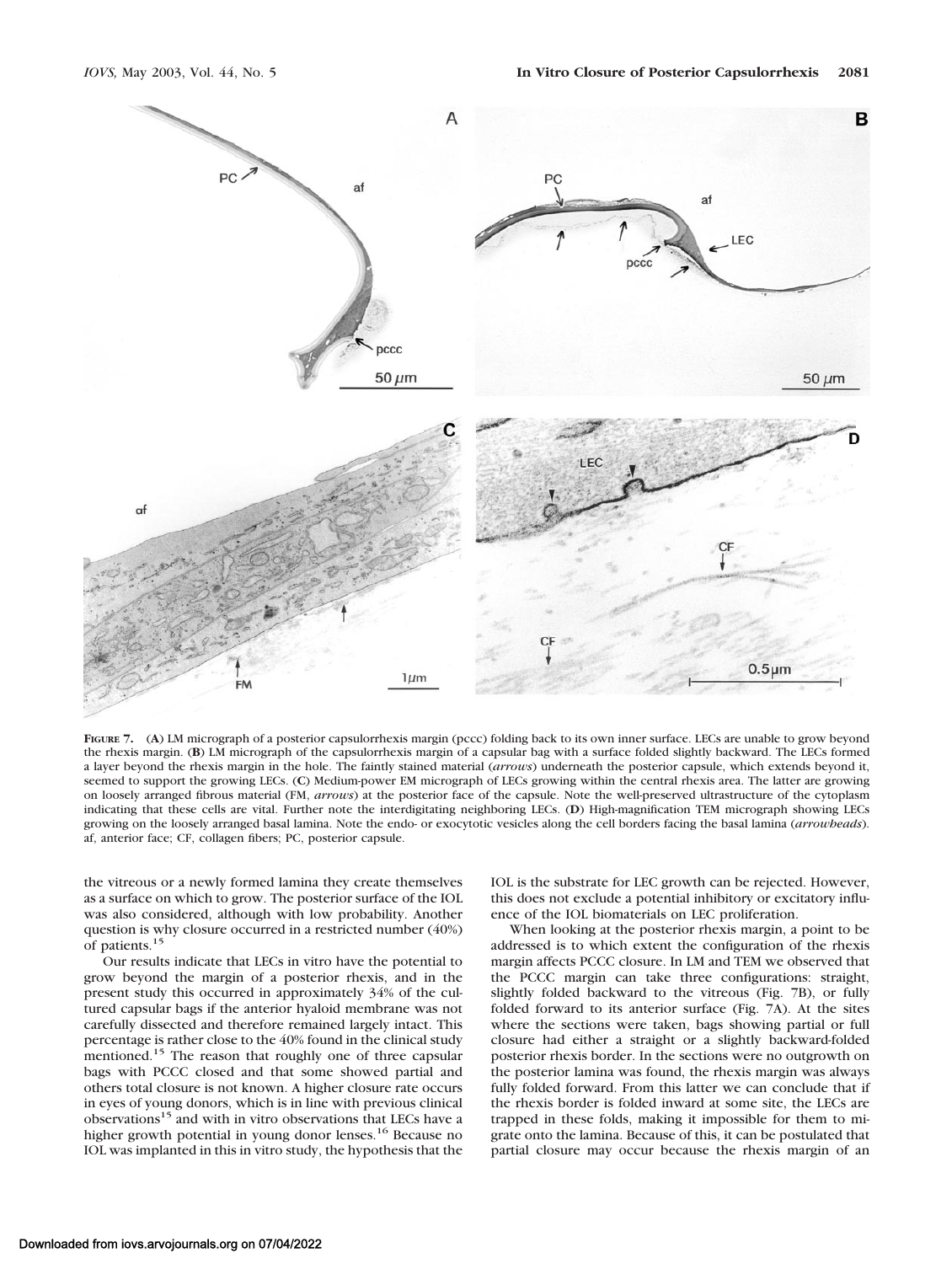

**FIGURE 8.** (**A**) SEM micrograph showing the posterior rhexis of a partially closed bag. LECs within the hole are growing on a surface of fibers, which can have a tight (**B**) or a loose (**C**) aspect, similar to the anterior hyaloid membrane in Figure 2.

individual bag is not always uniform (it can be straight at one site and folded at the opposite site) and that in fully closed holes, the margin must have been straight along all or most of its outline. This is a mechanical explanation for the inhibition of the outgrowth of LECs in the posterior hole. But because not all capsular bags with a straight rhexis border showed closure, other factors must also be involved in the control of LEC proliferation.

An important point of discussion concerns the origin of the surface on which the LECs are able to grow within the PCCC area. Phase-contrast and SEM observations show that LECs migrated from the margin of the posterior rhexis and across the whole rhexis area on a substrate present within the PCCC area. At higher magnification this substrate looks like a lamina composed of loosely or densely arranged fibers. LM and EM also confirmed the presence of these fibers within the posterior rhexis on top of which the LECs formed a well-aligned, closed monolayer. Looking with phase-contrast microscopy, at bags in early stages of culture and with partial closure, it is evident that the LECs are growing on a preexisting structure. It is very likely that this structure is the anterior hyaloid membrane. From the morphologic observations on carefully dissected anterior hyaloid membranes and from the wholemounted eyes in which the anterior hyaloid membrane was examined through the PCCC opening, it can be concluded that the anterior hyaloid membrane has an ultrastructure identical with that of the lamina within the rhexis area on which the LECs grow in culture. Hogan $17$  showed the ultrastructure of the peripheral part of the anterior hyaloid facing the ciliary body, which closely resembles our observations. As far as we know, the ultrastructure of the central part of the anterior hyaloid facing the posterior capsule has never been published. Because the dissected membranes and the structure in the rhexis area of the wholemounts represent, without doubt, the anterior hyaloid membrane, it seems fully justified to conclude that the

substrate on which the LECs grow in culture is the anterior hyaloid membrane. SEM of the immediately fixed bags mounted in the Petri dish confirmed that the anterior hyaloid membrane can still be present in bags where only the peripheral vitreous adhesions were dissected (Fig. 3).

This observation helps explain the presence of a small hole in one bag showing nearly complete closure (Fig. 6). This small hole corresponds to the location where the puncture of the posterior capsule was performed before the posterior rhexis. When the anterior hyaloid membrane and the posterior capsule were strongly adherent, both were punctured simultaneously, creating a hole in the anterior hyaloid membrane on which the LECs were unable to grow.

It is known that LECs produce matrix proteins for the capsule, including procollagens.<sup>18</sup> The presence of small exoand/or endocytotic vesicles at the base of these cells is in support of this observation. Because the anterior hyaloid is also composed of collagen fibers, one could hypothesize that the LECs continue their role as procollagen producers to support the anterior hyaloid membrane in the absence of their natural basal membrane, the posterior capsule.

Based on the present findings, we postulate that the anterior hyaloid membrane is the structure that guides the growth of LECs in the absence of the posterior capsule. The fact that the anterior capsulorrhexis never shows closure, unless in the presence of special biocompatible IOLs, supports the idea that closure of the PCCC occurs because of the presence of another basal lamina—namely, the anterior hyaloid membrane—taking over the role of the natural substrate.

A point to be addressed in a separate study is to what extent the macromolecular (collagen) composition of the anterior hyaloid membrane is similar to that of the posterior capsule, showing the cross biocompatibility of these structures for LEC growth. Another point of interest is whether the natural anatomic variation in the depth of the space of Berger<sup>19</sup>and the

**TABLE 1.** Quantitative Results on the Closure of the PCCC Opening in the Different Setups of the Capsular Bag Model

| <b>Experimental Set-up</b>                                 | n        | <b>Partial Closure</b> | <b>Full Closure</b> |
|------------------------------------------------------------|----------|------------------------|---------------------|
| Group I: without removal of the anterior hyaloid           |          |                        |                     |
| A, without corpus ciliare                                  | 29 (100) | 9 (31)                 | 2(7)                |
| B, with corpus ciliare                                     | 33 (100) | 9(27)                  | 1(3)                |
| Total                                                      | 62(100)  | 18 (29)                | 3(5)                |
| Group II: with removal of the anterior hyaloid in the PCCC |          |                        |                     |
| Total                                                      | 71 (100) | 18(25)                 | 3(4)                |

Data are number of eyes with percentage of the total in parentheses.